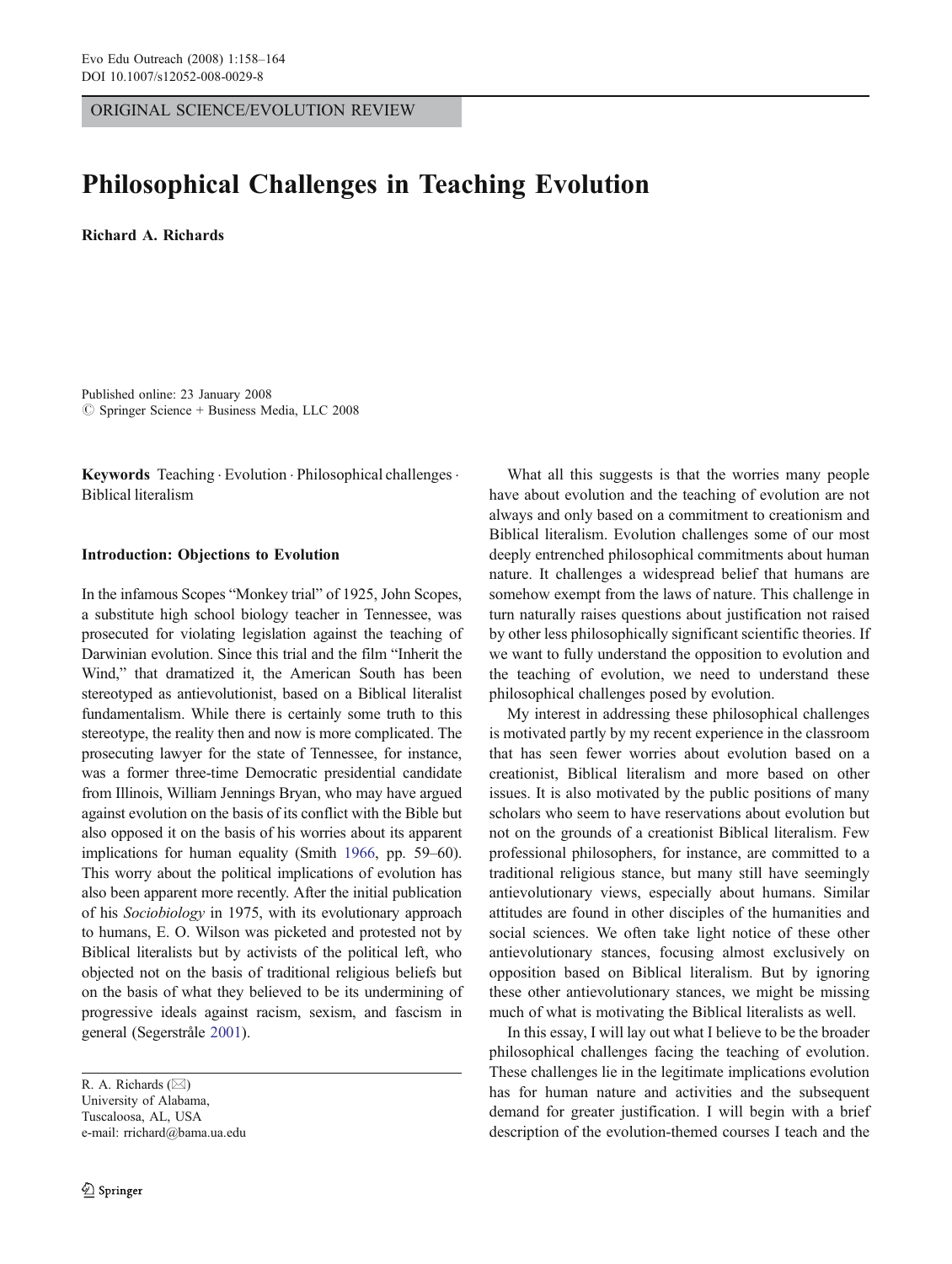ways that antievolutionary attitudes are manifested. I then sketch out a general worry that seems to be motivating at least some of these antievolutionary attitudes, a worry that originates in a variety of philosophical stances committed to a human "exemptionalism," which in turn has implications about proper explanations of human nature and activities. The problem is that a consistent evolutionary approach seems to undercut human exemptionalism in a variety of ways, and those committed to exemptionalism are loath to accept the evolutionary principles that undercut it. I will then explain the basic ways evolution seems to challenge exemptionalism. Finally, I will conclude with a few thoughts about how we might respond to these philosophical challenges.

Before continuing, however, two clarifications are in order. First, I will interpret the term 'evolution' broadly, to refer to the basic theories advanced by Darwin (origin of new species by modification, common ancestry, and change primarily by natural selection), as well as the many modern theoretical developments related to genetics, development, and more. Second, my own views are that this cluster of evolutionary theories is the only scientifically respectable understanding of the origin of species; and these theories are worth taking seriously because they are empirical testable by observation—and have been refined on the basis of observation. Third, the implications of evolution are farreaching and will ultimately change our intellectual landscape in profound ways. Philosophy in particular needs to pay close attention to what evolution reveals about how we think and what sorts of creatures we are.

## Teaching Evolution at the University of Alabama

I teach courses on and about evolution in some form or other every semester at the University of Alabama, through the philosophy department and an interdisciplinary honorstype program. In the philosophy department, I regularly teach a course titled "Philosophy and Evolution," that begins historically with readings from pre-Darwinian theories of transmutation from Linnaeus (in the later editions of his Systema Naturae) to Lamarck; the influences on Darwin from Humboldt, Herschel, Lyell and Malthus; and Darwin's [\(1964](#page-6-0); [1981](#page-6-0)) own writing from his essays of 1842 and 1858 to his On the Origin of Species, and Descent of Man. Following this is often a section on the creationist challenge and intelligent design. Then, we may follow with some recent debates within evolutionary theory about macroevolution, levels of selection, etc. Following that are typical readings and discussions on human nature, race, sociobiology and evolutionary psychology, knowledge, ethics, and more.

Evolution also makes an appearance in a variety of other philosophy courses I teach as well. A course on "Theories of Human Nature," for instance, begins with traditional religious theories from the ancient Hebrew, Christian, and Asian traditions, then proceeds to the theories of the ancient Greek philosophers, and continues on into modern Marxist, Freudian, and ultimately Evolutionary theories. In a course on American Pragmatism, we look at how Darwin's evolutionary approach influenced the "classic" pragmatists Charles Pierce, William James, John Dewey, and Oliver Wendell Holmes, as well as contemporary pragmatists such as Thomas Kuhn.

In three courses I teach for the interdisciplinary, Blount Undergraduate Initiative, titled "Origins," "Possibilities," and "Worldviews," the coverage of evolution is less systematic and focused. We may read and discuss historical texts such as the 1858 essays of Wallace and Darwin, but emphasis is placed on more contemporary texts from E. O. Wilson [\(2000](#page-6-0)) and Stephen Jay Gould ([2003\)](#page-6-0), to the human population geneticist Luigi Luca Cavalli-Sforza, neuroscientist Gerald Edelman, and developmental linguist Steven Pinker. Non-evolutionary readings from literature and philosophy are also included, and one focus in these courses is the possibility of integrating evolutionary approaches into the intellectual background constituted by classic texts from Plato, Augustine, Shakespeare, Descartes, John Locke. John Stuart Mill, Karl Marx, Adam Smith, and more. We might ask, for instance, if and how the understanding of human nature derived from evolutionary biology can help us evaluate the political theories of Plato, Mill, Marx, and Smith. And we try to understand how evolutionary neuropsychology might illuminate the roles of reason and imagination we find represented in Shakespeare's Tempest or Descartes Meditations. Discussions in these classes often range far and wide, encompassing debates about religion, race and gender relations, civil and economic liberties, rights and obligations, individualism versus collectivism, and more.

The "Philosophy and Evolution" class rarely has any students committed to a creationism based on Biblical literalism. This is partly due to a self-selection, in that students who do not accept evolution are less likely to take a class organized around it. This is not to say, however, that there are no antievolutionary tendencies among the students. These tendencies rarely come out when discussing evolution in general, or of nonhuman species. Like the response to E. O. Wilson's Sociobiology in 1975, when discussion turns to Homo sapiens, the worries and objections start to appear. One worry appears when we discuss the application of "population thinking" to humans.

One of Darwin's conceptual innovations was the recognition of constant and inevitable variability within a species and across geographic ranges and the incorporation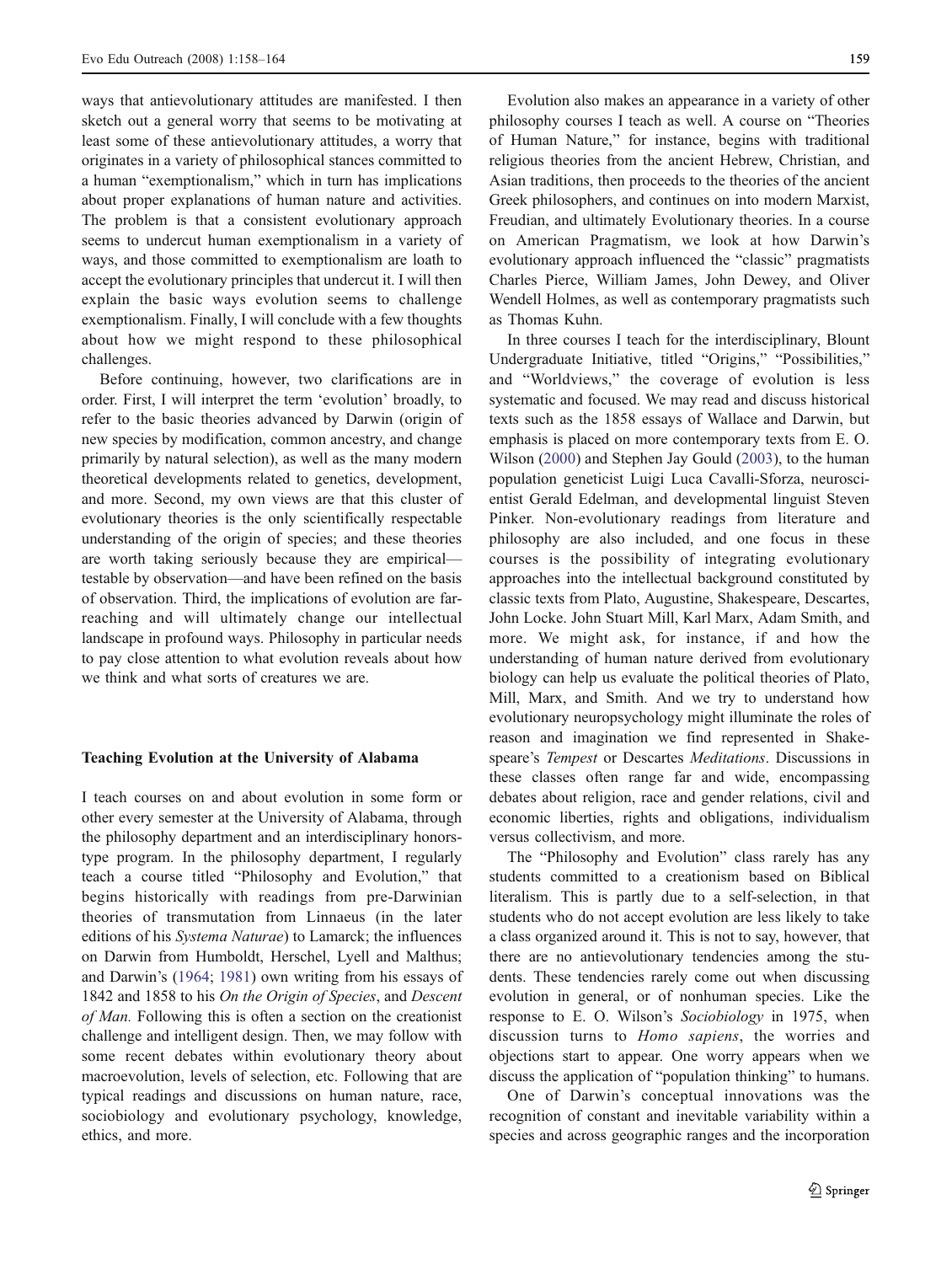of this variability into his theorizing. Evolution not only implies that members of species vary, but that they *must* vary if there is to be natural selection and change. While Darwin had already been working on developing his evolutionary theories from 1837 on in his transmutation notebooks, it was not until he began his 8-year-long studies of barnacles in 1846 that he became convinced that variation was the rule rather than the exception. Few of my students worry about variation among barnacles, but many worry about variation among humans. If humans vary in general, there will be variation not just in physical traits but also in mental and behavioral traits. Worse, there may be variability across geographic ranges. Worse still, this variability is the basis for the natural selection and evolution of humans. Some humans are just better adapted to particular environments. Does this mean that humans are not all "equal"? And if so, does it imply that we can treat different people differently?

This worry typically gets raised in my interdisciplinary classes as well. In these classes, we explicitly address political theories and their assumptions about human nature. One question we sometimes address is whether population thinking has implications for the notion that "all men are created equal" we find in the writings of John Locke and incorporated into the Bill of Rights. The obvious reply is that *political equality* does not rely on the empirical assumption that people are all the same in traits and abilities. But this reply rarely satisfies those who have the worry. Students often point out that assumed biological differences between human males and females have served as justification for sexist policies of the past and might for the future if we allow it. When pressed, students are typically reluctant to admit that this is a worry just about the *consequences* of accepting the evolutionary picture but insist that there must also be something wrong *factually* with the assumption that humans vary in these ways.

The existence of human races similarly generates controversy. The standard and apparently required view in many of the courses on our campus is that human race is a fiction with no biological basis. This is a claim endorsed by many who have little or no knowledge of biological systematics. Strikingly, there is little objection to the postulation of "races"—as geographic varieties—in other species. Geographic varieties and subvarieties of fish species, for instance, are no problem at all, while geographic varieties and subvarieties of H. sapiens seem highly problematic and suspicious to many students. One topic that can generate lively discussion here is the use of ethnic or "racial" information in medicine. Some in the medical professions have argued that a medical doctor is not only allowed to use knowledge of a person's racial and ethnic background to better diagnose and treat disease, but professional obligation requires it where useful. Whether or

not there really are human races in the sense of geographic variability, the topic generates considerable interest and passion.

Another worry appears when discussion turns to evolutionary psychology and the adaptive hypotheses of human traits that explain traits in terms of their postulated advantages for survival and reproduction. Adaptive hypotheses are not problematic as long as we restrict our discussion to approved human traits such as intelligence, sympathy, altruism, etc. Students rarely object to the hypothesis, for instance, that sympathy and what Darwin called the "social instincts" are adaptations to the human social environment. But when we turn to undesirable traits, such as tendencies to violence, territoriality, and xenophobia, attitudes in the classes change sharply. Many students are not sure what they object to here, but object they do. One initial response is to see these adaptive hypotheses as just "excusing" undesirable behavior so we don't have to try to change it. Another response sees these adaptive hypotheses as justification of the status quo to the advantage of those who benefit. Here again, while students will typically admit that it is the consequences of accepting the adaptive hypotheses in question that bother them, they are also loath to say it is just the consequences. There must be something wrong with the factual basis of the adaptive hypotheses.

In each of these worries about evolution, relative to population thinking, human races, and adaption hypotheses, there seems to be little or no appeal to Biblical literalism. And while the worries seem to begin with the assumed consequences of accepting evolution, rarely is it agreed that it is just the consequences. Students assume that there must be something wrong with the factual basis as well. This is puzzling. Most of these students accept the fundamental premises of evolution that seem to be problematic—the importance of population thinking, the existence of geographic varieties, and the adaptive value of many traits but they just don't accept their application to humans. There is, I believe, a way to make sense out of all of this, and I will try to do so in the next section.

# Exemptionalism and Antievolutionism

In the first two books of Genesis, we get two different and not obviously consistent stories of the human creation. The most obvious response would be to see it as a problem for Biblical literalism, but what is more important, for purposes here, is the underlying conception of human nature. In Genesis, humans are special and different from other creatures, being made in "God's image." What precisely this means, we are not told, but one standard way to think about human nature theologically is in terms of a human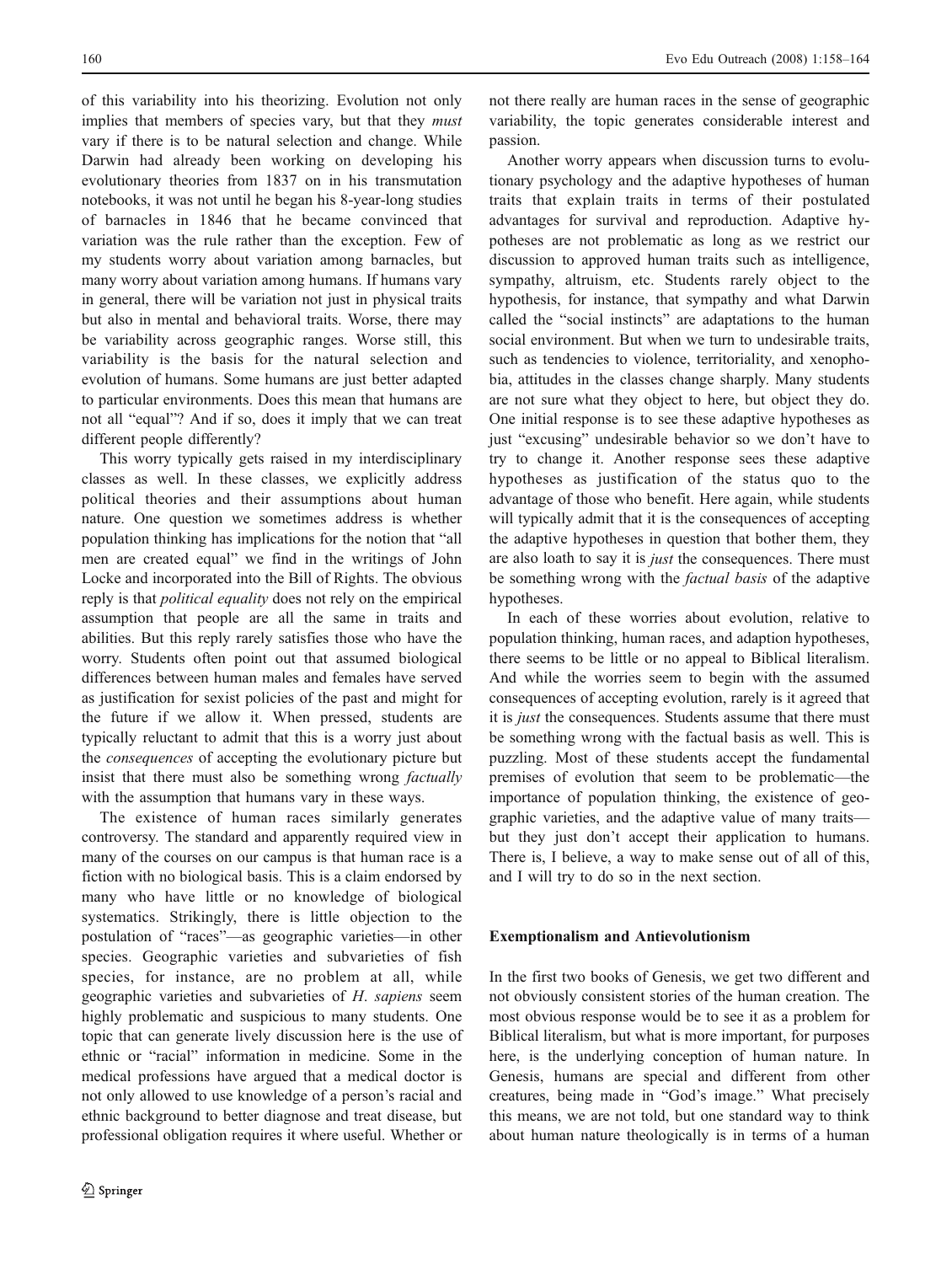"soul." Humans are what they are because they have a Godcreated soul that somehow reflects God's nature. If so, then whatever else this might involve, all those with such a divine soul are in some sense identical by virtue of having such a soul. René Descartes ([1993](#page-6-0)) developed this idea within the framework of his metaphysical dualism, most strikingly in his Meditations.

According to Descartes there are two kinds of substances, a material, extended substance and an immaterial, thinking substance. For humans, these substances are joined together—a physical, extended body joined with an unextended thinking substance or soul. As students in introductory philosophy courses learn, this leads to a problem in mind–body causal interaction. First, it is not obvious how an extended material substance can cause effects in a nonmaterial, non-extended thinking substance and how the body can in turn be affected by the thinking substance. Second, because the laws of nature only apply to the extended, material substance, the non-extended, immaterial part of human nature—the soul—is not subject to the laws of nature. In contrast, nonhuman creatures are only of material body, and not thinking substance, and therefore fully subject to these laws. On the Cartesian account then, humans fit into the causal nexus of the world in a very different way than other species fit. The downside is the difficulty in seeing how humans can causally interact with the world, but the upside is that because we have a nonmaterial soul, we can act in ways that are outside the normal patterns of cause and effect. We, unlike other creatures, can transcend the laws of nature!

This dualism allowed Descartes to develop his physics without worries about its implications for human morality, in that it allowed for both a material, physical determinism with a "metaphysical freedom of the will." Material causes can necessarily produce their effects in nature, without thereby necessitating human action. For those who think it must be possible for us to act in ways other than how we in fact act to be acting freely and be morally responsible, this is a convenient metaphysical stance. Because humans are somehow outside the causal nexus of the world, they can be morally responsible in the fullest sense in that they could have acted differently. This "causal exemptionalism" is and has been attractive to philosophers for a long time and continues to be regarded as a respectable position in metaphysics and ethics. But it also reflects a deep tendency for humans to see themselves as somehow unique and exempt from the laws of nature.

There are other ways to be an exemptionalist about humans. One approach with a very long history, at least going back to Plato and his tripartite conception of the soul, is to see humans as different from other creatures on the basis of their reason—the capacity for humans to selfconsciously think about themselves and the world, represent it, and have beliefs, preferences, desires, and fears about it. The philosopher Christine Korsgaard [\(2006,](#page-6-0) p. 116) seems to argue for such a "rationalistic exemptionalism" (that she identifies with Kant) in response to the arguments of primatologist Frans de Waal's that we can understand human moral behavior by analogy with that of other primates.

… Kant speculated that the form of self-consciousness that underlies our autonomy may also play a role in the explanation of some of the other distinctively human attributes—including culture, romantic love, and the capacity to active from self-interest. Other philosophers have noticed the connection of selfconsciousness of this sort of capacity for language. I can't go into those arguments here, but if they are correct they would provide evidence that only humans have this form of self-consciousness... If that is right, then the capacity for normative self-government and the deeper level of intentional control that goes with it is probably unique to humans beings.

#### And:

A form of life governed by principles and values is a very different thing from a form of life governed by instinct, desire and emotion—even a very intelligent and sociable form of life governed by instinct, desire and emotions…We have ideas about what we ought to do and to be like and we are constantly trying to live up to them. Apes do not live in that way… Even if apes are sometimes courteous, responsible and brave, it is not because they think they should be… (Korsgaard [2006,](#page-6-0) p. 117)

According to this sort of rationalistic exemptionalism, human behavior has a different and unique set of causes causes based on self-conscious commitment to "principles and values" as opposed to "mere" instinct and emotion.

Another form of exemptionalism can be found in the approach that emphasizes the importance of culture for humans. According to this "cultural exemptionalism" (usually associated with the views of the anthropologist Ruth Benedict [\(2006](#page-6-0))), humans have escaped their biology by virtue of their lives being so much a product of the cultures they create—and that "creates" them. On this view, humans—unlike other creatures—create a culture in which they grow and live, a culture that determines their beliefs, attitudes, values, and goals. This is an approach sometimes associated with the "Standard Social Science Model" (see Pinker ([2002](#page-6-0)) for an analysis and critique of this sort of exemptionalism).

Whichever version of exemptionalism one might accept, there are implications for how human nature and behavior are to be explained. If humans are not governed by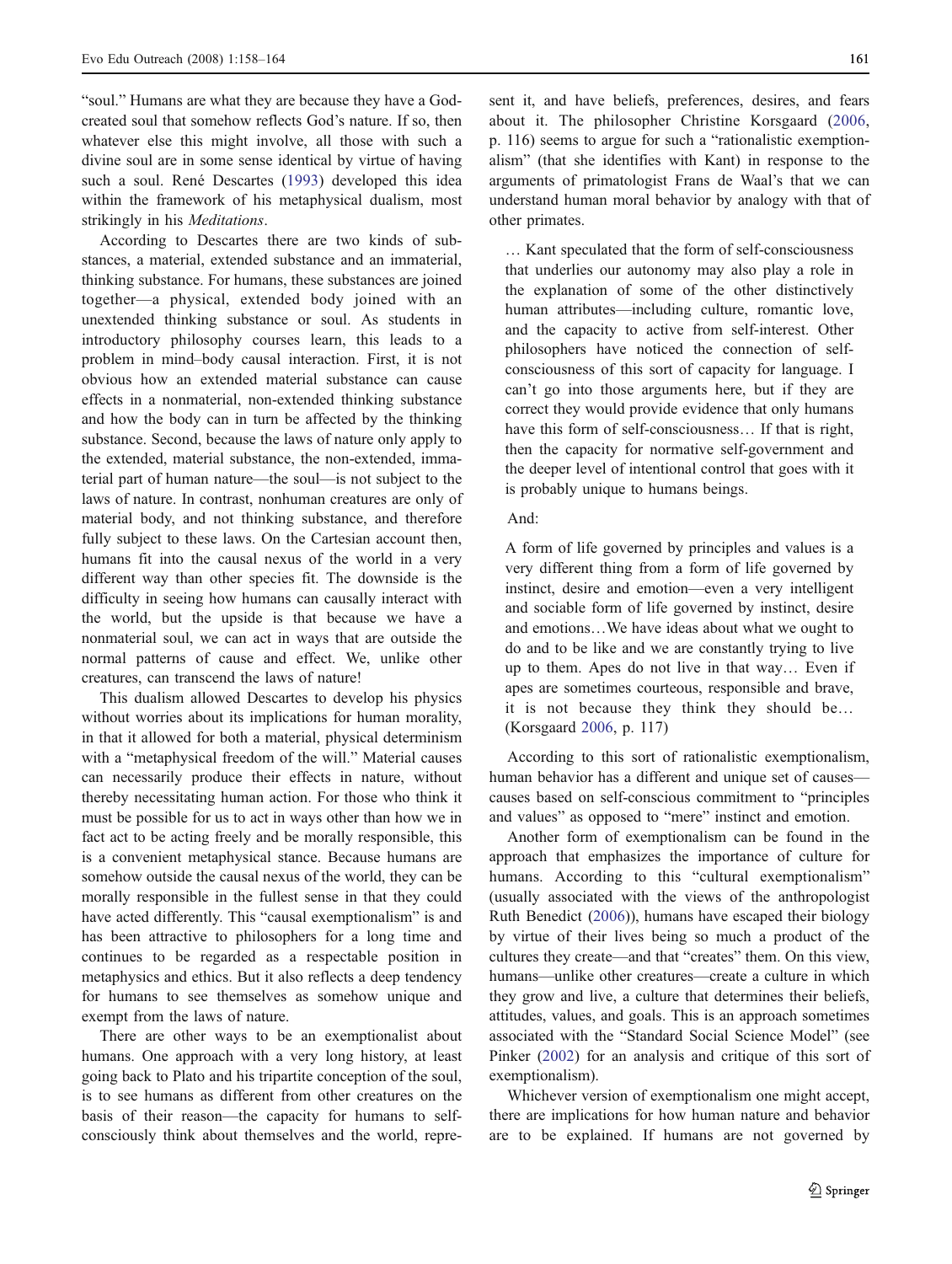precisely the same laws of nature that govern other creatures, human nature and behavior cannot be explained on precisely the same grounds as we might explain the nature and behavior of other creatures. The proper explanation of human activity and nature will therefore be unique. For Descartes, it is not clear how one can explain human behavior at all if there is no causal connection between matter and mental substance—unless one is willing to appeal to actions of a God to bridge this metaphysical divide. For other versions of exemptionalism, we can appeal to a standard sort of explanation recognized and distinguished from causal explanation, typically described as "intentional explanation." Because humans have the power to reason self-consciously and act on principles, they are different from other species and must be explained on different principles. We should therefore explain human behavior in terms of things like principles, values and ideas, or culture, rather than on the biology, emotion, and instincts humans share with other creatures.

#### The Evolutionary Challenge

In these types of exemptionalism, humans are unique and somehow transcend the laws of nature, by virtue of having respectively, a soul, reason, or culture. Evolution does not directly refute these exemptionalisms, but it does provide a powerful non-exemptionalist alternative that has the full force and authority of science behind it. When Darwin addressed human nature in his Descent of Man, he made it clear that humans were different from other creatures only in terms of degree—not different in "kind." Humans may have reason, but so do other species, albeit to a lesser extent. Humans may have culture and language, but so do other species to a lesser extent. For Darwin, the existence of human reason, culture, and language was explainable in each case by the same principles—primarily natural selection and sexual selection but also the effects of use and disuse and the environment. Not even Darwin's supporters could all agree with him here, though. A. R. Wallace, the codiscoverer of natural selection, believed that all creatures could be explained on evolutionary principles except man, who ultimately could only be explained on the basis of intervention by a divine designer. Other supporters of Darwin, Charles Lyell and Asa Gray, similarly could not resist the temptation of this sort of divine exemptionalism, which placed the explanation of human nature ultimately outside the realm of natural law. (Richards [1987](#page-6-0), pp. 178–185)

The strategy of Wallace, Lyell, and Gray to preserve exemptionalism by appeal to a God can be employed today but not within an evolutionary framework. Evolution seems to "naturalize" all human phenomena. It does this first by

assuming that all species, H. sapiens included, evolved by modification from common ancestry. Because humans evolved from a common ancestor shared with bonobos and chimps, we share certain features. And second, because we evolved on the basis of the same principles, our differences are explained in terms of these same principles—even if these principles also produced differences in ability to selfconsciously reason, and create culture. There are no "nomic" exceptions in evolutionary theory for humans—we are constrained by the same natural laws that operate on other species. This does not, of course, rule out a causal role for culture and self-consciousness, but those factors must fit consistently within the evolutionary framework. We do not escape biology through reason and culture and we do not become free by escaping biology.

The effort to preserve human exemptionalism can potentially play out in many ways, including a commitment to Biblical literalism, but two prominent ways seem to have endured in the continuing objections to evolution based on the alleged sins of "reductionism" and "genetic determinism." On the standard construal of the reductionism objection, evolution commits us to the view that humans are nothing more than their constituent molecules and associated molecular and biochemical processes. Human behavior is therefore to be explained in terms of these "lower level" elements and processes. On the second and related objection, these molecules, in the form of genes, determine human behavior. If you have the gene for some behavior, you exhibit it. These objections are remarkably resilient and are made by both those who are ignorant of evolutionary theory—and by those who know much, including the biologist Richard Lewontin and paleontologist Stephen Jay Gould. Lewinton's book Not in our Genes, written with Steven Rose and Leon Kamin, is devoted in its entirety to the refutation of determinism and reductionism, as are many of the essays and books by Gould. One prominent target of Lewontin and Gould is their colleague, Edward O. Wilson. This is ironic because Wilson does not work in any of the "reductionist" subdisciplines—genetics or molecular biology—but works instead on whole organisms in their environment and has long emphasized the role of the environment in development.

I can hardly review here the debates over reductionism and genetic determinism and the philosophical issues involved. What is of interest, however, is the function these arguments have sometimes served to preserve exemptionalism. While I do not wish to deny that there have been some biologists guilty of a single-minded reductionism or genetic determinism, they are not the rule but the exception. Geneticists in general are acutely aware of the interaction of genes with other genes and the cellular environment, as well as of the importance of the external environment. No one informed about development thinks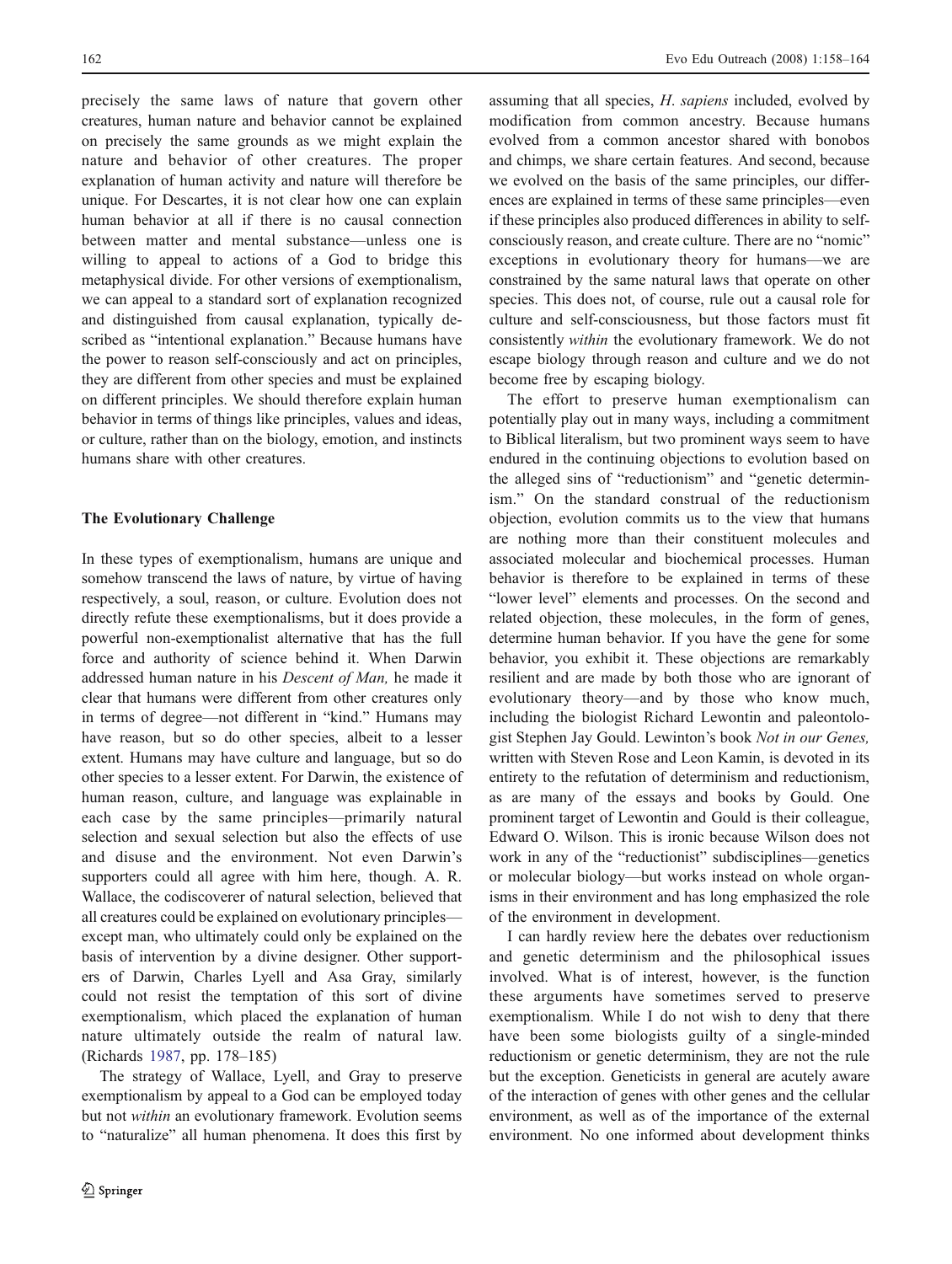that all traits are determined just by the presence of a gene. And no one who knows anything about whole organisms thinks that anything is to be gained by focusing exclusively on the molecular level. What may really be at issue is the worry that biochemical and genetic "laws" are deterministic and prevent humans from acting freely to change their lives and societies for the better. There seems to be lurking here a view much like the view described above, that humans must somehow not be constrained by the laws of biology, or they cannot have the free will required to be morally responsible and the ability to better themselves and the world. Lewontin and his coauthors seem to endorse such a view in the final words of Not in Our Genes—even though they credit biology with the unique human freedom.

For biological determinists we are unfree because our lives are strongly constrained by a relatively small number of internal causes, the genes for specific behaviors or for predisposition to these behaviors. But this misses the essence of the differences between human biology and that of other organisms. Our brains, hands, and tongues have made us independent of many single major features of the external world. Our biology has made us into creatures who are constantly re-creating our own psychic and material environments, and whose individual lives are the outcomes of an extraordinary multiplicity of intersecting causal pathways. Thus, it is our biology that makes us free. (Lewontin et al. [1984,](#page-6-0) pp. 289–290; emphasis added)

There are other ways evolution seems to challenge the various versions of exemptionalism, including its understanding of the human brain as based on an ancestral "animal" foundation, the functioning and development of individual nervous systems, and the role of chemical signaling in human behavior. I can hardly address these topics here except to note that they continue the process of explaining human nature on the principles we use to explain other creatures. In each case, they produce the worry that humans are not really different in kind from other creatures and do not have the capacity to act freely in the fullest, metaphysical sense. The bottom line is that evolution seems to challenge a very old tradition that sees human nature as different in fundamental ways from animal natures. And it implies, contrary to this tradition, that we really are subject to the same laws that govern the rest of organic nature. We may be smarter, we may have more complex cultures and means of communicating, but we are not exempt from the processes and principles that operate in nature. Even worse, just as there is variability in form, behavior, and fitness in other species, there is variability in form, behavior, and fitness of the human species. We are not all the same.

Ironically, our resistance to evolution may be partly explainable by evolution itself. The members of every species, including humans, are cued in on other members of their species and for obvious reasons. Mate recognition systems tell us who can and cannot serve as an appropriate and possible mate. Individuals who fail at this task lose at the reproduction game. Moreover, because we are intensely social creatures and depend in many ways on social structures and interaction, we must strongly distinguish members of our species from other species. The ability and tendency to both identify and prefer conspecifics are presupposed by the general qualities of animal sociality identified by E.O. Wilson—group size, cohesiveness, patterns of connectedness, differentiation of roles and integration of behavior. (Wilson [2000,](#page-6-0) pp. 16–18) A group of humans cannot have cohesiveness, for instance, unless there is some preference for other humans. Furthermore, we now know that certain structures in human brains are associated with facial recognition and cue in only on human faces. This is hardly surprising; the "speciesist" tendencies lurking behind the various versions of exemptionalism are surely useful for such social creatures as ourselves.

## Conclusion

What I am arguing here is this: Evolution is more than just any old scientific theory. It challenges any view that makes humans different in kind from other animals and exempt from the laws of nature. And it challenges any view that presupposes human uniqueness, from a theological, creationist approach to those based on human reason and culture. If we focus just on the theological, creationist objection, we miss the full thrust of the evolutionary challenge. We also misunderstand the demand, from a variety of sources, for additional justification. If evolution challenges our natural tendencies to see ourselves as exempt from the laws of nature and metaphysically free, then surely we will demand greater "proof." Human exemptionalism, in all its versions, is something we do not want to give up and is perhaps what motivated my students to object to population thinking in humans, the existence of human races, and the adaptive hypotheses of negative traits.

How should we respond to these challenges? First, we need to recognize them in their full complexity. This requires that we not focus solely on creationism and Biblical literalism. These are indeed worth taking seriously but may largely be rhetorical manifestations of a deeper exemptionalism. Second, a full understanding of the philosophical challenges requires both a philosophical sensitivity to the various exemptionalist views and the will to address them in the classroom. This does not thereby imply that one needs to be a philosopher. Nonetheless, philosophical sensitivity might help avoid several problem